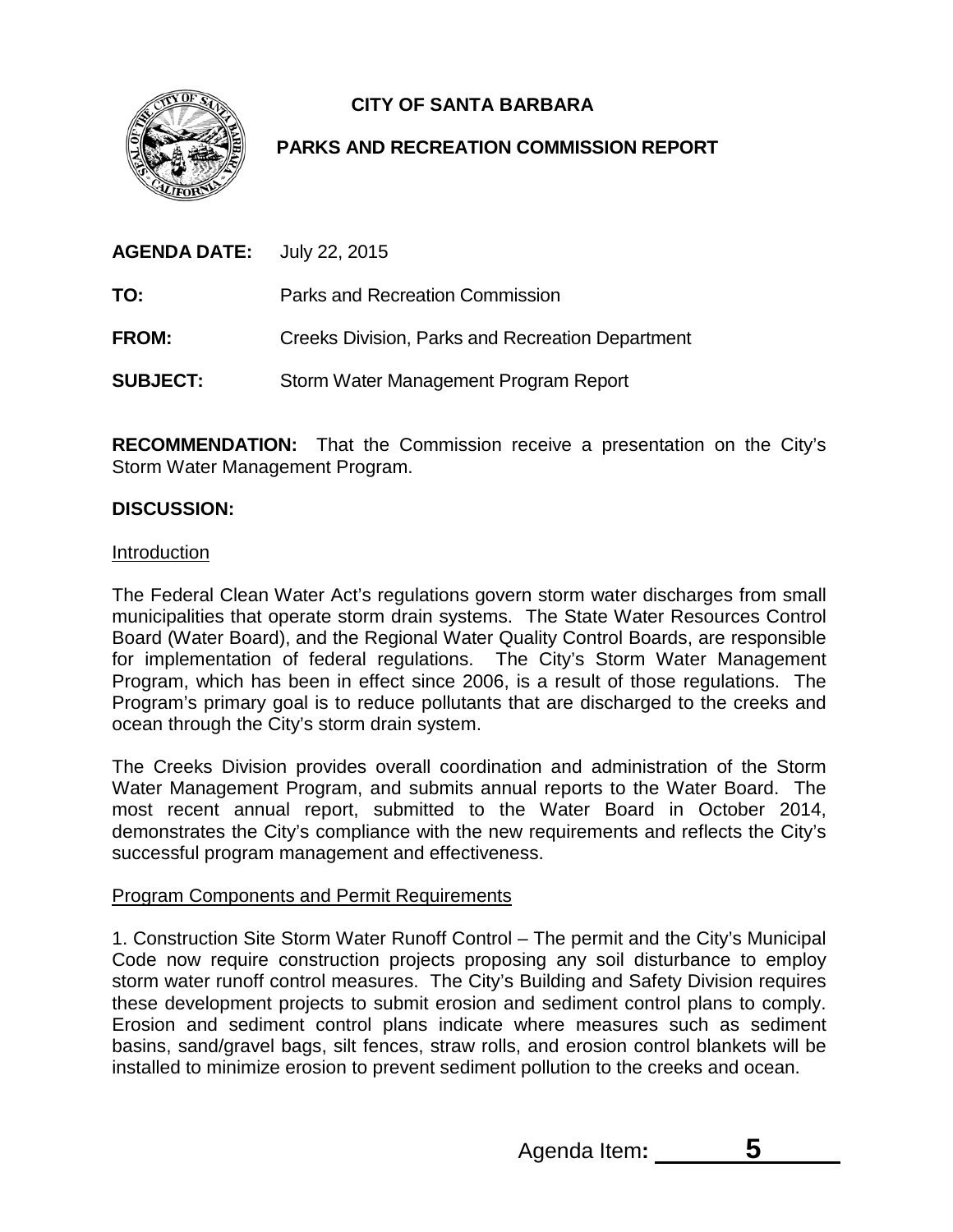Parks and Recreation Commission Report Storm Water Management Program July 22, 2015 Page 2

Building and Safety staff must complete permit mandated training related to reviewing erosion and sediment control plans and inspecting sites implementing these plans. Staff is also required to maintain a construction site inventory of all current construction projects and maintain inspection records for current projects that have erosion and sediment control plans.

Last year, the Building and Safety Division reviewed erosion and sediment control plans for 43 construction projects.

2. Illicit Discharge Detection and Elimination – The objective of this program element is to identify and eliminate sources of water pollution to the City's streets, storm drains, creeks, and ocean. The Creeks Division employs a Code Enforcement Officer that investigates reports of water pollution, ensures pollution is cleaned-up, and coordinates removal of items illegally dumped in the creek.

Recent permit requirements related to illicit discharge detection and elimination include creating an inventory of commercial/industrial facilities that require discharge permits, mapping the location where storm drains spill into creeks, training all City field staff to recognize illicit discharges, and creating the City's Enforcement Response Plan.

Last year, 100% of the almost 200 reports of illicit discharges were investigated on the same day that the report was received. In addition, over 100,000 lbs. of trash were removed the City's creeks and beaches in clean-ups.

3. Outreach – The Creeks Division employs a full-time outreach coordinator who manages education and outreach efforts related to creek and ocean water quality. This includes developing media campaigns, providing youth education, coordinating volunteer opportunities, hosting Creek Week annually, and tabling at community events.

Recently, in response to a permit requirement, the City implemented a Community Based Social Marketing campaign. This involved a partnership with cities of Santa Barbara County to achieve a measurable behavior change. The campaign attempted to persuade dog owners to clean up after their dogs using the slogan, "Close the Poop Loop". Each community involved with the campaign chose one area within their jurisdiction where informational signs were installed to target dog owners. The City chose the Arroyo Burro off-leash dog area. This year, the consultant implementing the campaign will submit a final report on the outcome of the project.

4. Post-construction – The Planning Division, Building and Safety Division, and Creeks Division review development projects to ensure pollutants are removed from storm water falling on hardscape (e.g. roofs, driveways, patios, and walkways) before the